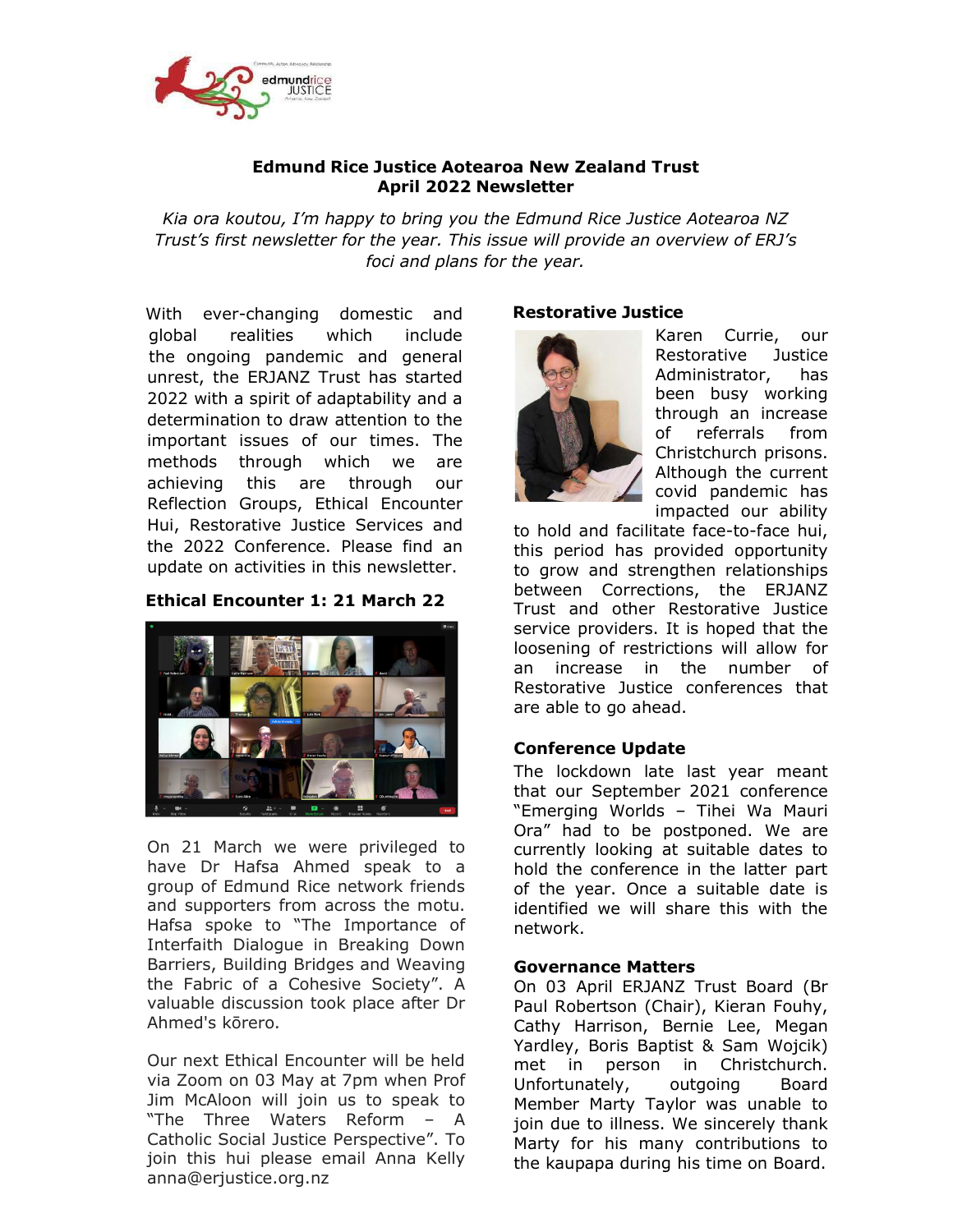

# Easter Reflection 2022

Below is a Justice Reflection from Fr. Claude Mostowik that was written for Palm Sunday 10 April 2022. It was published on the website of our Australian whanaunga organisation "Edmund Rice Centre". Fr Claude MSC is a Catholic priest and member of the community of the Missionaries of the Sacred Heart who works to protect the human rights of many. He has given his permission for this reflection to be shared.

There is little for our comfort if we really try to accompany Jesus on his journey towards the Cross. His life was always a way of the cross. There are two processions: the one with Jesus on a colt and accompanied by poor people, women, and other 'outsiders' proclaiming the Good News and of God's Reign that is already amongst us. The other procession is that of Pilate representing Empire on a war horse accompanied by soldiers, the powerful and 'insiders.' Jesus comes with outcasts as a direct action against the occupying forces and the status quo. It is an in-your-face nonviolent mockery. We are asked which procession we choose to be part of. The kingdom of empire promises peace through weapons, military might, hoarding of resources and protection of the rich and powerful.

The reign of God promises freedom, justice and enough for all. These are very relevant questions today – as ever. Who do we line up behind? Political parties? Bankers? People in the pews who are selfrighteous in their judgements against others? Or, do we work for peace in our communities? Support Indigenous and refugee rights? Support peace activists and conscientious objectors? Do we hoard what we have or share it? The consequences can be costly (Good Friday). For many, comfort and security become the highest aspirations. Governments can, by frightening people pass unjust and controversial legislation. People can be convinced that they are in danger and absurd laws are passed that deem people as bad characters to be deported or to oppose same sex marriage or the rights of trans people or of Indigenous people as possible threats to our culture and institutions. These are ways of protecting white privilege. Peter Marty in a Christian Century editorial recently wrote that 'Numerous political leaders seem willing to elevate comfort above truth, historical integrity, and even what's optimal for healing our nation's historic wounds……(and)… I'm not aware of any good definition of either citizenship or faithful Christian living that treats comfort as a nonnegotiable entitlement. Do we really need laws to protect us from being uncomfortable? Learning both the good and bad of our nation's history is a splendid way to strengthen democracy and become deeper people.'

In 1989, an artist, Andres Serrano, generated controversy based on assertions that a piece of art he submitted was blasphemous. It was an image of the crucifix that had been immersed in a container of urine. Serrano was dismayed that his work received so much attention as he had no intention to be blasphemous or offensive. It was called Immersion or Piss Christ. It offended many people and attracted controversy for decades until it was vandalised and destroyed in 2011 by French fundamentalists in Avignon, France. Earlier, George Pell, sought a court injunction to have it removed from an art gallery in Melbourne, which failed. Serrano said that the crucifix is often worn as a fashion accessory and people are not horrified by what represents the crucifixion of a man who bled to death on a cross. Serrano said, 'So if Piss Christ upsets you, maybe it's a good thing to think about what happened on the cross.' It was not intended to be blasphemous, but something personal and serious. It seems much of the rage flowed from people being reminded or made aware we treat the image of Jesus in our sisters and brothers each day.

We are called again today to be participants, rather than be spectators, in the tragedy that unfolds each day. Some years ago, I walked past a recycling store in Newtown where a large Cross was installed in the display window with syringes where the nails would have been. Again, there was outrage. People did not want to be reminded that the Cross is superimposed on the lives of so many people. Jesus' crucifixion is an ongoing challenge to us: it reminds us that God cannot be separated from people who are suffering. Jesus could have walked away from all this and avoided the suffering. So many people do not walk away either.

We learn what abuse, abandonment, violence, loss of friends, family and failure means by sitting with them – people who, as Fr. Daniel Berrigan put it, 'touched the nerve of injustice.' Jesus' death reveals God's continuing identification with all victims through to the present moment. God's suffering cries are united to theirs. Through the crucified, God questions any form of worship that forgets the tragic world